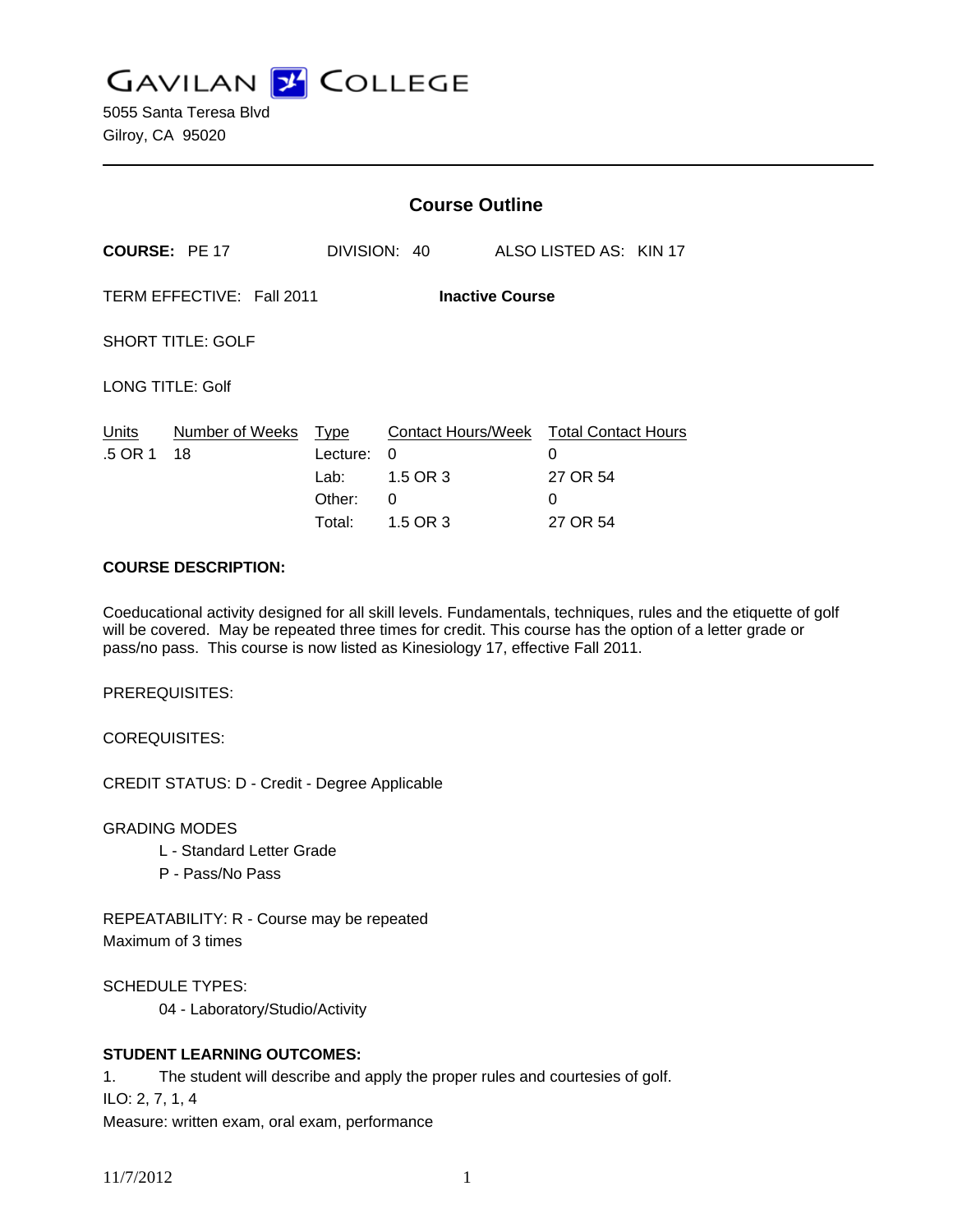2. The student will apply the concepts and terminology of golf.

ILO: 7, 2

Measure: written quiz, practical quiz

3. The student will demonstrate the proper technique of the golf swing.

ILO: 7, 2

Measure: demonstration

4. The student will describe the benefits of having an outlet for maintaining physical health through leisurely pursuits.

ILO: 6, 1

Measure: class discussion, written/oral report

# **CONTENT, STUDENT PERFORMANCE OBJECTIVES, OUT-OF-CLASS ASSIGNMENTS**

Inactive Course: 11/08/2010

This course is now listed as Kinesiology 17, effective Fall 2011.

Curriculum Approval Date: 04/28/2008

3 - 6 Hours

Class orientation, including course requirements and grading procedures. The care and use of the equipment, including safety will be discussed. The common terms used in the game will be presented. Each club's design and purpose will be explained. The proper grip, stance, and swing will be taught. The benefits of golf as a lifelong activity will be discussed.

SPO: The student will describe the safety rules to be used in class. They will discuss the purpose for each club. The grip, stance, and swing will be demonstrated by them. They will list the benefits of golf as a lifelong activity.

### 7.5 - 15 Hours

Continue working on skills presented in earlier classes. Review the proper grip with the woods. Explain the difference between tee and fairway shots with woods. The grip, stance, and swing will be emphasized. Teach the open, closed, and square stance. Practice the use of the long iron, including stressing the importance of power and timing.

SPO: The student will explain the difference between tee and fairway shots with woods, including the rules governing play. They will demonstrate the use of the long iron.

### 6 - 12 Hours

Skills presented in earlier classes will continue to be worked on. Teach the correct use of the short irons, stressing the importance of the approach shot. The grip, the stance, and the swing will be presented. The purpose of backspin and how to accomplish it will be discussed. The putting stroke, including the mechanics of the stroke will be presented. Different types of putters and styles of putting may be included. "Reading the greens" will be discussed and the importance of putting will be stressed.

SPO: The student will demonstrate the use of their short irons and putter. They will discuss the importance of putting in relationship to shooting a par score.

# 3 - 6 Hours

Stations may be utilized to continue working on skills learned earlier. Teach the etiquette and common courtesies of the game. Discuss the rules under which the game is played, stressing the importance of local rules. Present the various systems by which the game may be played and the scoring for each. The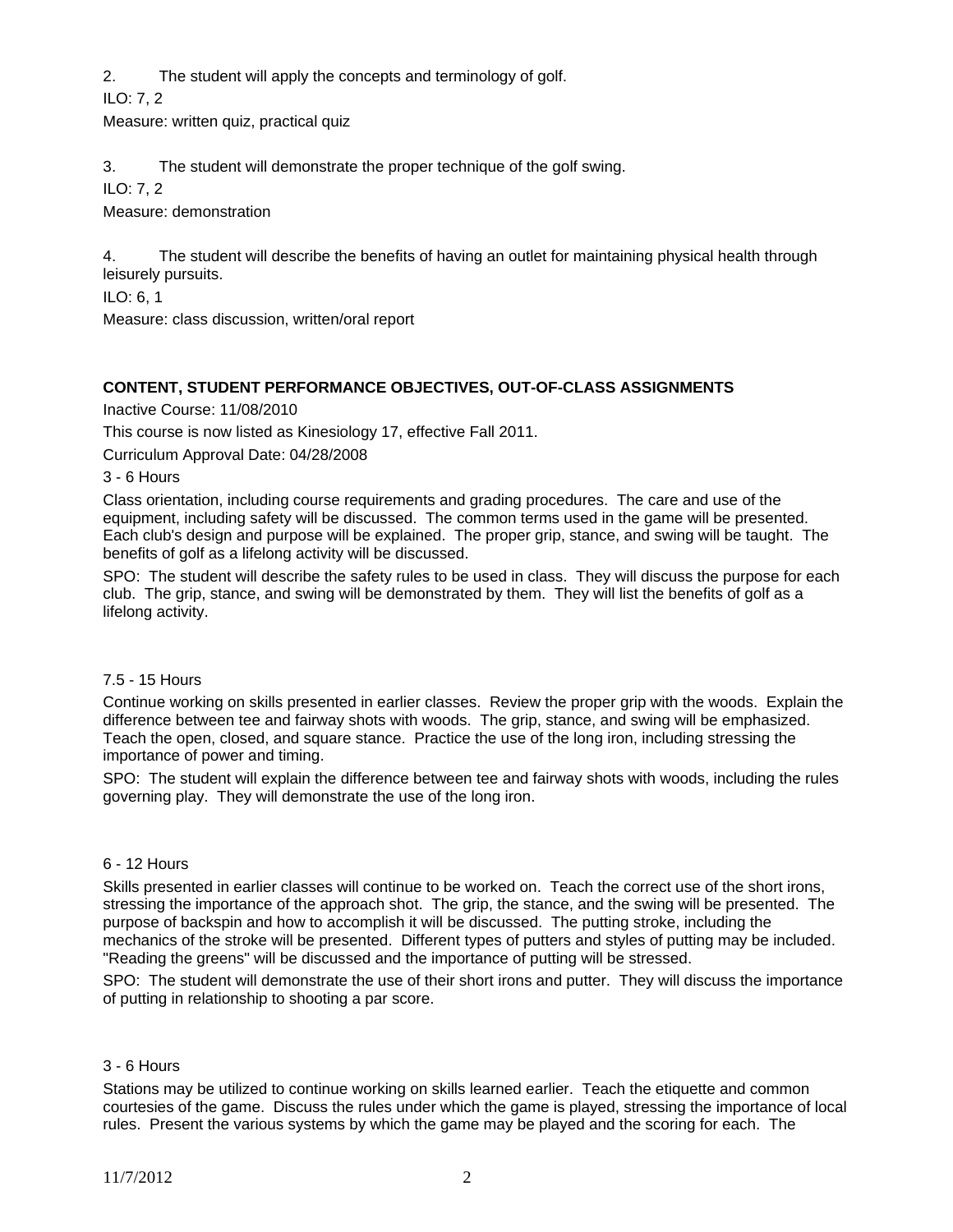terminology of the game will be reviewed. Discussion and presentation on the causes of hooking, slicing, pushing, and pulling the ball.

SPO: The student will explain the etiquette and courtesies of the game of golf. They will discuss the rules under which the game is played. They will describe what causes a ball to be hooked, sliced, pushed, and pulled.

#### 6 - 12 Hours

Presentation on playing difficult lies, such as uphill, downhill, and sidehill (balls above your feet and below your feet). Teach the selection of the proper club and the correct shot for play from a hazard - water, rough, sand, and woods. Play nine or more holes on a golf course to practice all skills and knowledge learned. Administer skill and/or knowledge tests.

SPO: The student will demonstrate hitting a golf ball that is located above their feet and below their feet. They will be able to select the correct club and be able to play the ball out of a variety of hazards. The student will apply the skills and knowledge learned in class to a nine hole golf course.

2 Hours Final.

## **METHODS OF INSTRUCTION:**

demonstration, video, small group discussion, guided practice

## **METHODS OF EVALUATION:**

The types of writing assignments required: None The problem-solving assignments required: None The types of skill demonstrations required: Performance exams The types of objective examinations used in the course: Multiple choice Matching items Completion Other category: Requires student participation The basis for assigning students grades in the course: Writing assignments: 0% - 0% Problem-solving demonstrations: 0% - 0% Skill demonstrations: 40% - 60% Objective examinations: 10% - 30% Other methods of evaluation: 30% - 50%

# **REPRESENTATIVE TEXTBOOKS:**

### **ARTICULATION and CERTIFICATE INFORMATION**

 Associate Degree: GAV E1, effective 200850